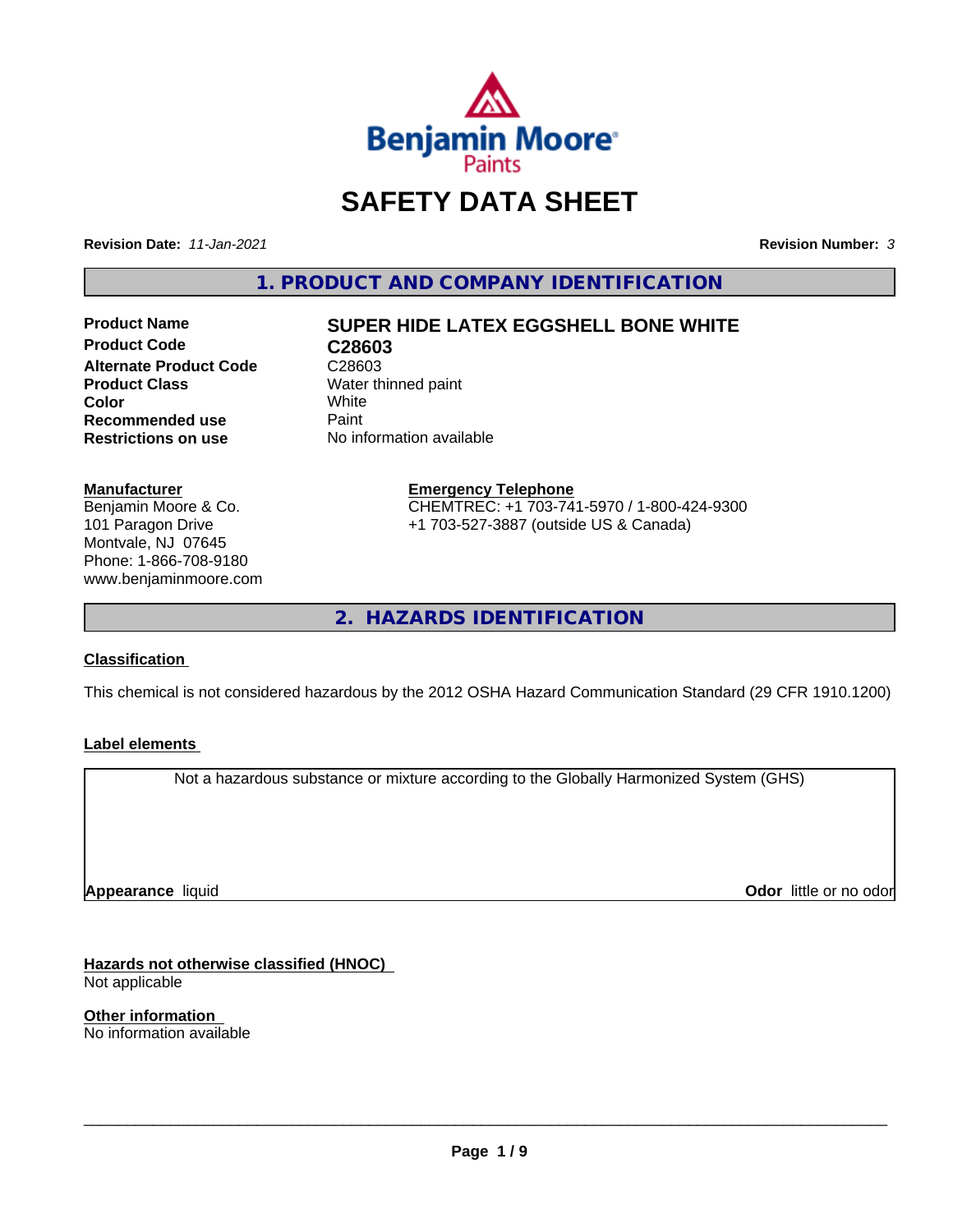**WARNING:** This product contains isothiazolinone compounds at levels of <0.1%. These substances are biocides commonly found in most paints and a variety of personal care products as a preservative. Certain individuals may be sensitive or allergic to these substances, even at low levels.

## **3. COMPOSITION INFORMATION ON COMPONENTS**

| <b>Chemical name</b>                      | CAS No.    | Weight-%    |
|-------------------------------------------|------------|-------------|
| Titanium dioxide                          | 13463-67-7 | $10 - 15$   |
| Limestone                                 | 1317-65-3  | $5 - 10$    |
| Kaolin, calcined                          | 92704-41-1 | - 5         |
| Silica amorphous                          | 7631-86-9  | - 5         |
| Propanoic acid, 2-methyl-, monoester with | 25265-77-4 | 1 - 5       |
| 2,2,4-trimethyl-1,3-pentanediol           |            |             |
| Ammonia                                   | 7664-41-7  | $0.1 - 0.5$ |

|                                                  | 4. FIRST AID MEASURES                                                                                    |
|--------------------------------------------------|----------------------------------------------------------------------------------------------------------|
| <b>General Advice</b>                            | No hazards which require special first aid measures.                                                     |
| <b>Eye Contact</b>                               | Rinse thoroughly with plenty of water for at least 15 minutes and consult a<br>physician.                |
| <b>Skin Contact</b>                              | Wash off immediately with soap and plenty of water while removing all<br>contaminated clothes and shoes. |
| <b>Inhalation</b>                                | Move to fresh air. If symptoms persist, call a physician.                                                |
| Ingestion                                        | Clean mouth with water and afterwards drink plenty of water. Consult a physician<br>if necessary.        |
| <b>Most Important</b><br><b>Symptoms/Effects</b> | None known.                                                                                              |
| <b>Notes To Physician</b>                        | Treat symptomatically.                                                                                   |
|                                                  | 5. FIRE-FIGHTING MEASURES                                                                                |

| <b>Suitable Extinguishing Media</b>                   | Use extinguishing measures that are appropriate to local<br>circumstances and the surrounding environment.                                   |
|-------------------------------------------------------|----------------------------------------------------------------------------------------------------------------------------------------------|
| Protective equipment and precautions for firefighters | As in any fire, wear self-contained breathing apparatus<br>pressure-demand, MSHA/NIOSH (approved or equivalent)<br>and full protective gear. |
| <b>Specific Hazards Arising From The Chemical</b>     | Closed containers may rupture if exposed to fire or<br>extreme heat.                                                                         |
| Sensitivity to mechanical impact                      | No                                                                                                                                           |
| Sensitivity to static discharge                       | No                                                                                                                                           |
| <b>Flash Point Data</b>                               |                                                                                                                                              |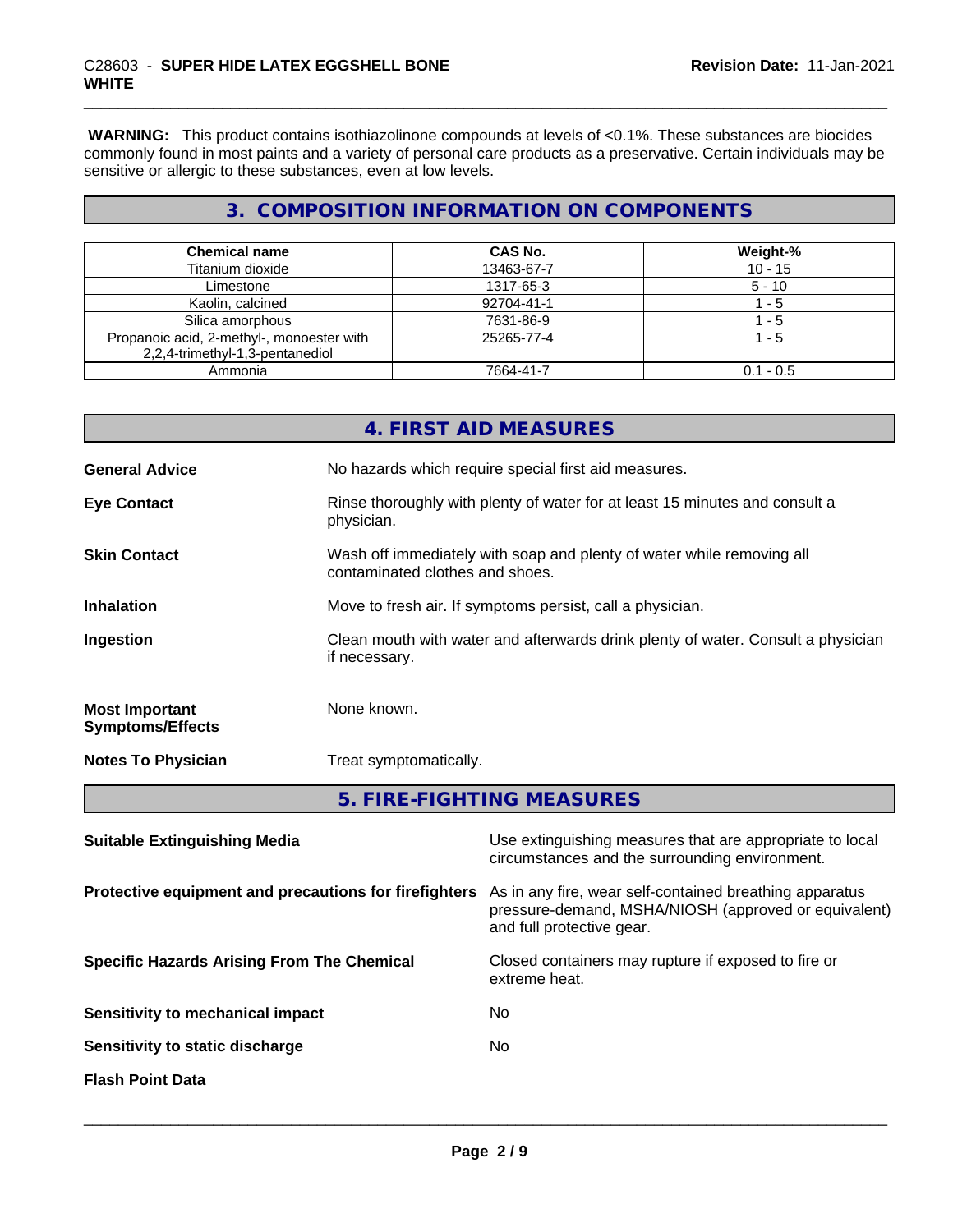| Flash point (°F)<br>Flash Point (°C)<br><b>Method</b>                  |                        | Not applicable<br>Not applicable<br>Not applicable |                                |
|------------------------------------------------------------------------|------------------------|----------------------------------------------------|--------------------------------|
| <b>Flammability Limits In Air</b>                                      |                        |                                                    |                                |
| Lower flammability limit:<br><b>Upper flammability limit:</b>          |                        | Not applicable<br>Not applicable                   |                                |
| <b>NFPA</b><br>Health: 1                                               | <b>Flammability: 0</b> | <b>Instability: 0</b>                              | <b>Special: Not Applicable</b> |
| <b>NFPA Legend</b><br>0 - Not Hazardous<br>$\sim$ $\sim$ $\sim$ $\sim$ |                        |                                                    |                                |

- 1 Slightly
- 2 Moderate
- 3 High
- 4 Severe

*The ratings assigned are only suggested ratings, the contractor/employer has ultimate responsibilities for NFPA ratings where this system is used.*

*Additional information regarding the NFPA rating system is available from the National Fire Protection Agency (NFPA) at www.nfpa.org.*

## **6. ACCIDENTAL RELEASE MEASURES**

| <b>Personal Precautions</b>      | Avoid contact with skin, eyes and clothing. Ensure adequate ventilation.                                                                                                         |
|----------------------------------|----------------------------------------------------------------------------------------------------------------------------------------------------------------------------------|
| <b>Other Information</b>         | Prevent further leakage or spillage if safe to do so.                                                                                                                            |
| <b>Environmental precautions</b> | See Section 12 for additional Ecological Information.                                                                                                                            |
| <b>Methods for Cleaning Up</b>   | Soak up with inert absorbent material. Sweep up and shovel into suitable<br>containers for disposal.                                                                             |
|                                  | 7. HANDLING AND STORAGE                                                                                                                                                          |
| Handling                         | Avoid contact with skin, eyes and clothing. Avoid breathing vapors, spray mists or<br>sanding dust. In case of insufficient ventilation, wear suitable respiratory<br>equipment. |
| <b>Storage</b>                   | Keep container tightly closed. Keep out of the reach of children.                                                                                                                |
| <b>Incompatible Materials</b>    | No information available                                                                                                                                                         |

## **8. EXPOSURE CONTROLS/PERSONAL PROTECTION**

#### **Exposure Limits**

| <b>Chemical name</b> | <b>ACGIH TLV</b>         | <b>OSHA PEL</b>                                        |
|----------------------|--------------------------|--------------------------------------------------------|
| Titanium dioxide     | TWA: $10 \text{ mg/m}^3$ | 15 mg/m $3$ - TWA                                      |
| Limestone            | N/E                      | 15 mg/m <sup>3</sup> - TWA<br>$5 \text{ mg/m}^3$ - TWA |
| Silica amorphous     | N/E                      | 20 mppcf - TWA                                         |
| Ammonia              | STEL: 35 ppm             | 50 ppm - TWA                                           |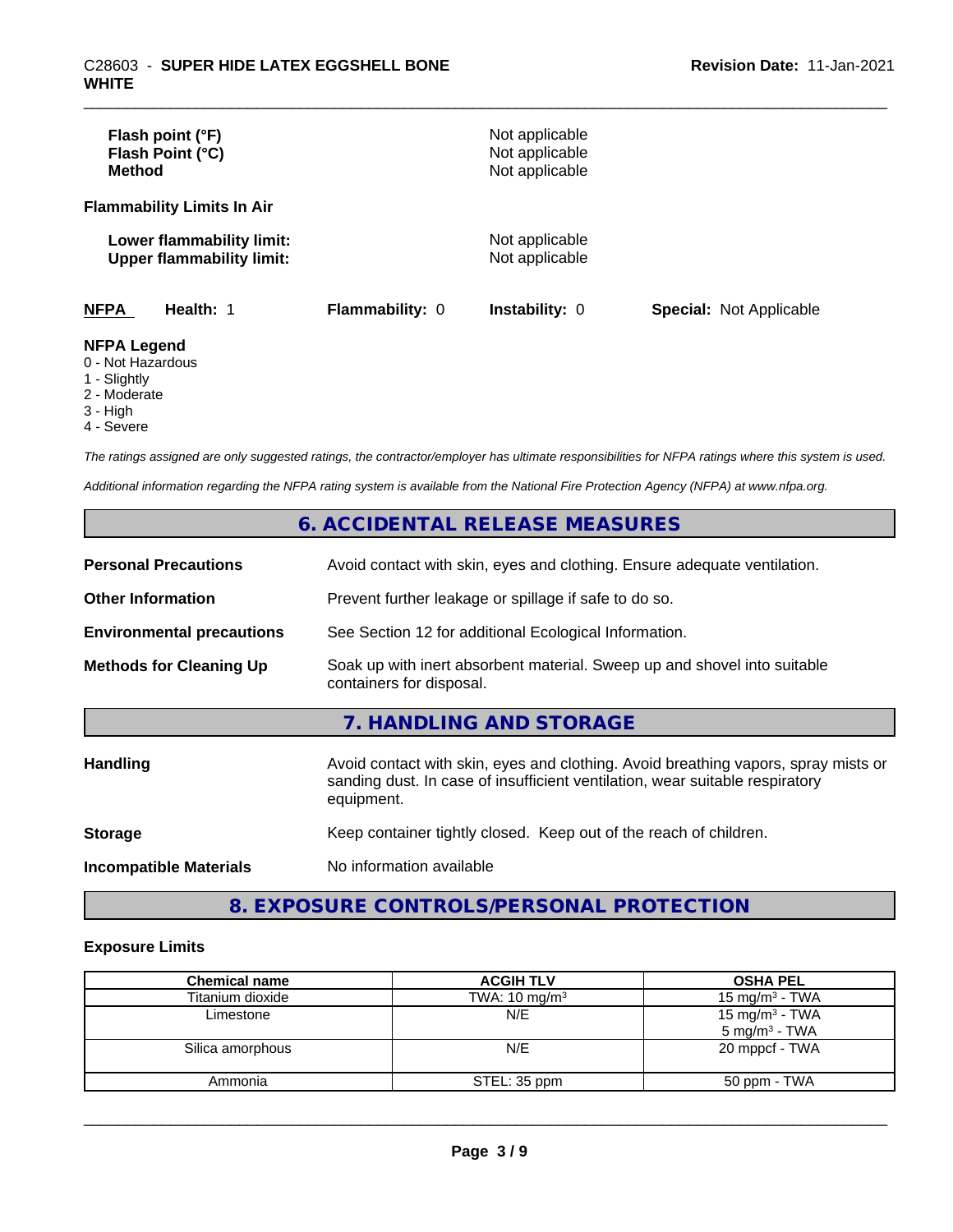## \_\_\_\_\_\_\_\_\_\_\_\_\_\_\_\_\_\_\_\_\_\_\_\_\_\_\_\_\_\_\_\_\_\_\_\_\_\_\_\_\_\_\_\_\_\_\_\_\_\_\_\_\_\_\_\_\_\_\_\_\_\_\_\_\_\_\_\_\_\_\_\_\_\_\_\_\_\_\_\_\_\_\_\_\_\_\_\_\_\_\_\_\_ C28603 - **SUPER HIDE LATEX EGGSHELL BONE WHITE**

#### **Legend**

ACGIH - American Conference of Governmental Industrial Hygienists Exposure Limits OSHA - Occupational Safety & Health Administration Exposure Limits N/E - Not Established

| <b>Engineering Measures</b>   | Ensure adequate ventilation, especially in confined areas. |
|-------------------------------|------------------------------------------------------------|
| Personal Protective Equipment |                                                            |

| <b>Eye/Face Protection</b><br><b>Skin Protection</b> | Safety glasses with side-shields.<br>Protective gloves and impervious clothing.                                                     |
|------------------------------------------------------|-------------------------------------------------------------------------------------------------------------------------------------|
| <b>Respiratory Protection</b>                        | In case of insufficient ventilation wear suitable respiratory equipment.                                                            |
| <b>Hygiene Measures</b>                              | Avoid contact with skin, eyes and clothing. Remove and wash contaminated<br>clothing before re-use. Wash thoroughly after handling. |

## **9. PHYSICAL AND CHEMICAL PROPERTIES**

**Appearance** liquid **Odor** little or no odor **Odor Threshold No information available No information available Density (lbs/gal)** 10.3 - 10.7 **Specific Gravity** 1.25 - 1.27 **pH pH**  $\blacksquare$ **Viscosity (cps)** No information available **Solubility(ies)** No information available **Water solubility Water solubility Water solubility Water solubility Water solubility Water solution Evaporation Rate No information available No information available Vapor pressure** No information available **Vapor density Vapor** density **Wt. % Solids** 40 - 50<br> **Vol. % Solids** 40 - 40<br>
40 - 40 **Vol. % Solids** 30 - 40<br> **Wt. % Volatiles** 30 - 40 **Wt. % Volatiles Vol. % Volatiles** 60 - 70 **VOC Regulatory Limit (g/L)** < 100 **Boiling Point (°F)** 212 **Boiling Point (°C)** 100 **Freezing point (°F)** 32 **Freezing Point (°C)**<br> **Flash point (°F)**<br> **Flash point (°F)**<br> **Point (°F)**<br> **Point (°F)**<br> **Point District (°F)**<br> **Point District (°F) Flash point (°F)**<br> **Flash Point (°C)**<br> **Flash Point (°C)**<br> **C Flash Point (°C) Method**<br> **Flammability (solid, gas)**<br> **Example 2018** Not applicable **Flammability (solid, gas)** Not applicable<br> **Upper flammability limit:** Not applicable **Upper flammability limit: Lower flammability limit:** Not applicable **Autoignition Temperature (°F)** No information available **Autoignition Temperature (°C)** No information available **Decomposition Temperature (°F)** No information available **Decomposition Temperature (°C)** No information available **Partition coefficient** No information available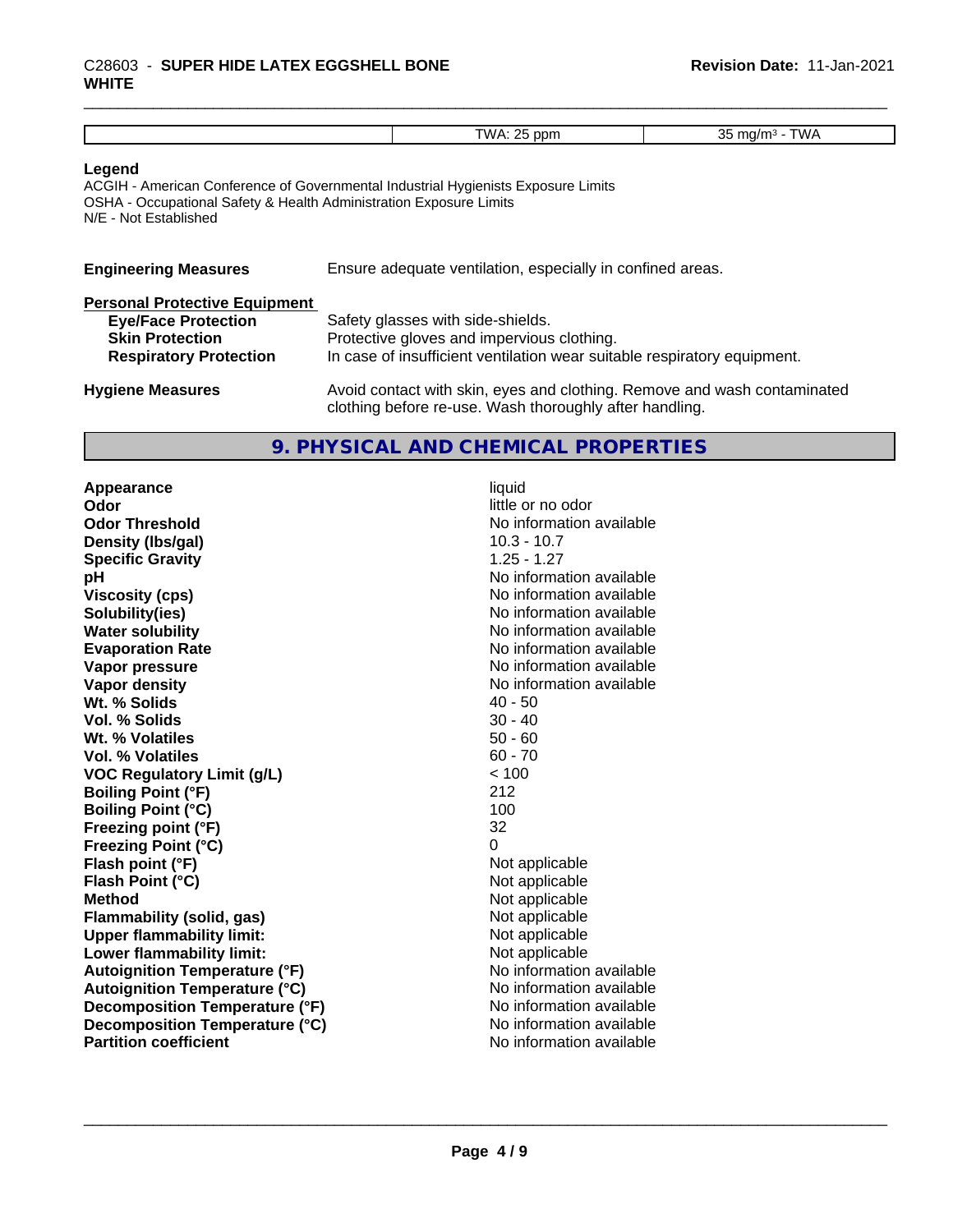## **10. STABILITY AND REACTIVITY**

| <b>Reactivity</b>                       | Not Applicable                           |
|-----------------------------------------|------------------------------------------|
| <b>Chemical Stability</b>               | Stable under normal conditions.          |
| <b>Conditions to avoid</b>              | Prevent from freezing.                   |
| <b>Incompatible Materials</b>           | No materials to be especially mentioned. |
| <b>Hazardous Decomposition Products</b> | None under normal use.                   |
| Possibility of hazardous reactions      | None under normal conditions of use.     |

## **11. TOXICOLOGICAL INFORMATION**

| <b>Product Information</b>               |                                                                                                                 |
|------------------------------------------|-----------------------------------------------------------------------------------------------------------------|
| Information on likely routes of exposure |                                                                                                                 |
| <b>Principal Routes of Exposure</b>      | Eye contact, skin contact and inhalation.                                                                       |
| <b>Acute Toxicity</b>                    |                                                                                                                 |
| <b>Product Information</b>               | No information available                                                                                        |
|                                          | Symptoms related to the physical, chemical and toxicological characteristics                                    |
| <b>Symptoms</b>                          | No information available                                                                                        |
|                                          | Delayed and immediate effects as well as chronic effects from short and long-term exposure                      |
| Eye contact                              | May cause slight irritation.                                                                                    |
| <b>Skin contact</b>                      | Substance may cause slight skin irritation. Prolonged or repeated contact may dry<br>skin and cause irritation. |
| <b>Inhalation</b>                        | May cause irritation of respiratory tract.                                                                      |
| Ingestion                                | Ingestion may cause gastrointestinal irritation, nausea, vomiting and diarrhea.                                 |
| <b>Sensitization</b>                     | No information available                                                                                        |
| <b>Neurological Effects</b>              | No information available.                                                                                       |
| <b>Mutagenic Effects</b>                 | No information available.                                                                                       |
| <b>Reproductive Effects</b>              | No information available.                                                                                       |
| <b>Developmental Effects</b>             | No information available.                                                                                       |
| <b>Target organ effects</b>              | No information available.                                                                                       |
| STOT - single exposure                   | No information available.                                                                                       |
| <b>STOT - repeated exposure</b>          | No information available.                                                                                       |
| Other adverse effects                    | No information available.                                                                                       |
| <b>Aspiration Hazard</b>                 | No information available                                                                                        |
| <b>Numerical measures of toxicity</b>    |                                                                                                                 |

**The following values are calculated based on chapter 3.1 of the GHS document**

| <b>ATEmix (oral)</b>   | 50880 mg/kg |
|------------------------|-------------|
| <b>ATEmix (dermal)</b> | 78833 mg/kg |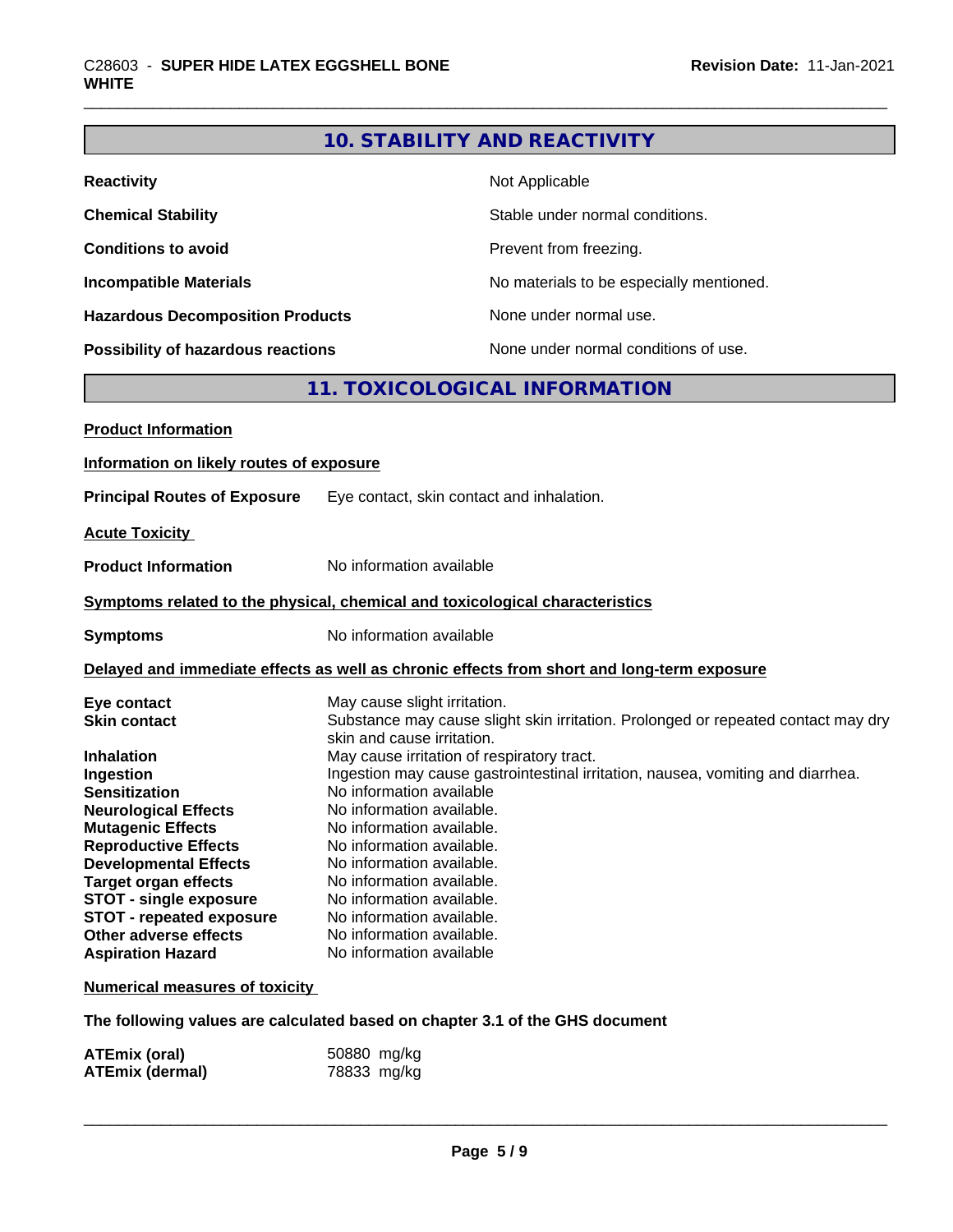#### **ATEmix (inhalation-dust/mist)** 381 mg/L

#### **Component Information**

| Chemical name                                                                                 | Oral LD50             | Dermal LD50             | Inhalation LC50          |
|-----------------------------------------------------------------------------------------------|-----------------------|-------------------------|--------------------------|
| Titanium dioxide<br>13463-67-7                                                                | $> 10000$ mg/kg (Rat) |                         |                          |
| Kaolin, calcined<br>92704-41-1                                                                | $>$ 2000 mg/kg (Rat)  |                         |                          |
| Silica amorphous<br>7631-86-9                                                                 | $= 7900$ mg/kg (Rat)  | $>$ 2000 mg/kg (Rabbit) | $> 2.2$ mg/L (Rat) 1 h   |
| Propanoic acid, 2-methyl-,<br>monoester with<br>2,2,4-trimethyl-1,3-pentanediol<br>25265-77-4 | $=$ 3200 mg/kg (Rat)  | $> 15200$ mg/kg (Rat)   | $\overline{\phantom{0}}$ |
| Ammonia<br>7664-41-7                                                                          | $=$ 350 mg/kg (Rat)   |                         | $= 2000$ ppm (Rat) 4 h   |

#### **Chronic Toxicity**

#### **Carcinogenicity**

*The information below indicateswhether each agency has listed any ingredient as a carcinogen:.*

| <b>Chemical</b><br>name         | <b>IARC</b>                    | <b>NTP</b> | ດເ⊔າ<br>שרט    |
|---------------------------------|--------------------------------|------------|----------------|
|                                 | . .<br>2B<br>Possible<br>Human |            | Listed<br>____ |
| <br>. dioxide<br><b>itanium</b> | Carcinogen                     |            |                |

• Although IARC has classified titanium dioxide as possibly carcinogenic to humans (2B), their summary concludes: "No significant exposure to titanium dioxide is thought to occur during the use of products in which titanium dioxide is bound to other materials, such as paint."

#### **Legend**

IARC - International Agency for Research on Cancer NTP - National Toxicity Program OSHA - Occupational Safety & Health Administration

**12. ECOLOGICAL INFORMATION**

#### **Ecotoxicity Effects**

The environmental impact of this product has not been fully investigated.

#### **Product Information**

#### **Acute Toxicity to Fish**

No information available

#### **Acute Toxicity to Aquatic Invertebrates**

No information available

#### **Acute Toxicity to Aquatic Plants**

No information available

#### **Persistence / Degradability**

No information available.

#### **Bioaccumulation**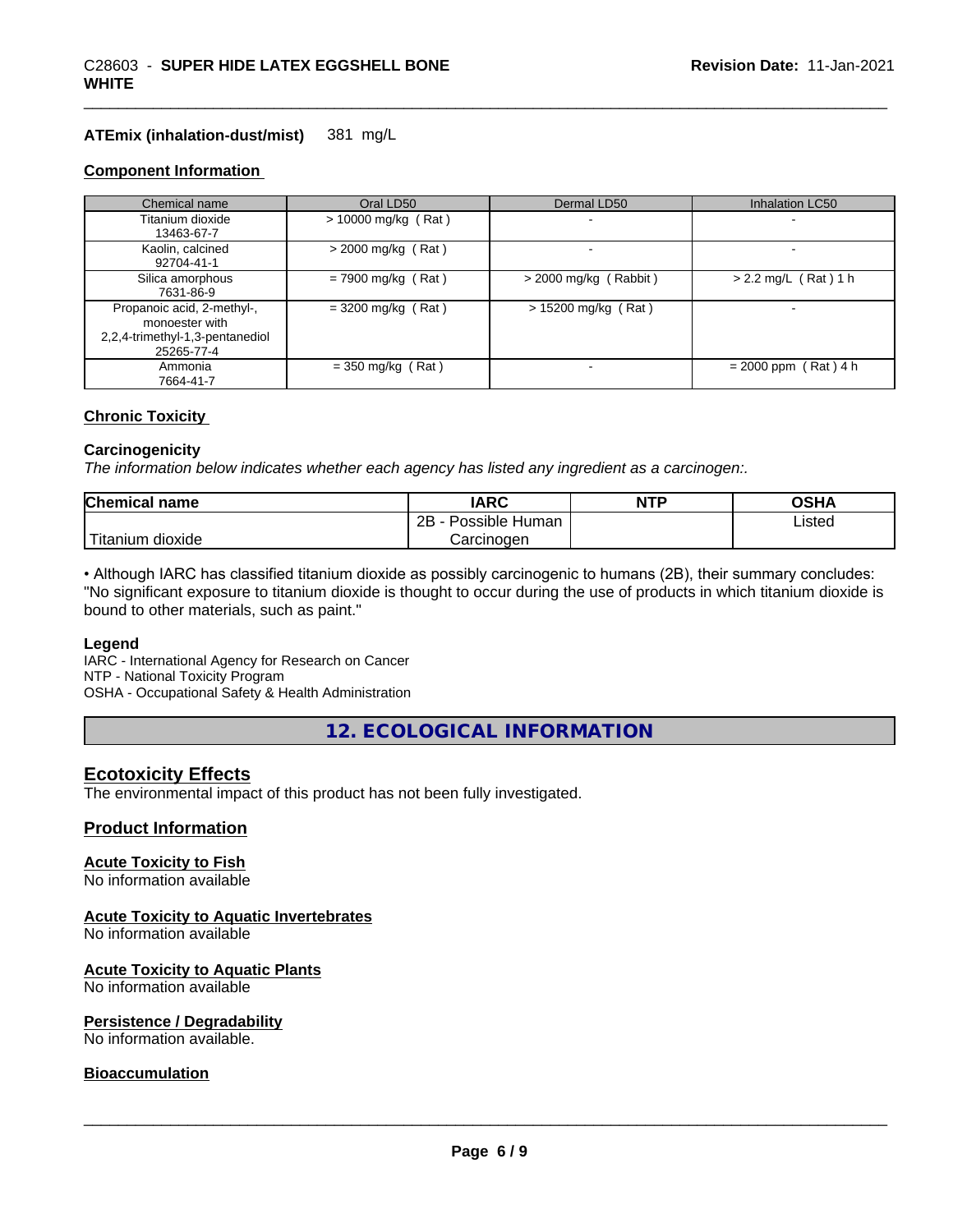There is no data for this product.

### **Mobility in Environmental Media**

No information available.

#### **Ozone**

No information available

#### **Component Information**

#### **Acute Toxicity to Fish**

Titanium dioxide  $\overline{\text{LC50:}}$  > 1000 mg/L (Fathead Minnow - 96 hr.)

#### **Acute Toxicity to Aquatic Invertebrates**

No information available

### **Acute Toxicity to Aquatic Plants**

No information available

|                                                  | 13. DISPOSAL CONSIDERATIONS                                                                                                                                                                                               |  |  |
|--------------------------------------------------|---------------------------------------------------------------------------------------------------------------------------------------------------------------------------------------------------------------------------|--|--|
| <b>Waste Disposal Method</b>                     | Dispose of in accordance with federal, state, and local regulations. Local<br>requirements may vary, consult your sanitation department or state-designated<br>environmental protection agency for more disposal options. |  |  |
|                                                  | <b>14. TRANSPORT INFORMATION</b>                                                                                                                                                                                          |  |  |
| <b>DOT</b>                                       | Not regulated                                                                                                                                                                                                             |  |  |
| <b>ICAO/IATA</b>                                 | Not regulated                                                                                                                                                                                                             |  |  |
| <b>IMDG/IMO</b>                                  | Not regulated                                                                                                                                                                                                             |  |  |
|                                                  | <b>15. REGULATORY INFORMATION</b>                                                                                                                                                                                         |  |  |
| <b>International Inventories</b>                 |                                                                                                                                                                                                                           |  |  |
| <b>TSCA: United States</b><br><b>DSL: Canada</b> | Yes - All components are listed or exempt.<br>Yes - All components are listed or exempt.                                                                                                                                  |  |  |
| <b>Federal Regulations</b>                       |                                                                                                                                                                                                                           |  |  |
|                                                  |                                                                                                                                                                                                                           |  |  |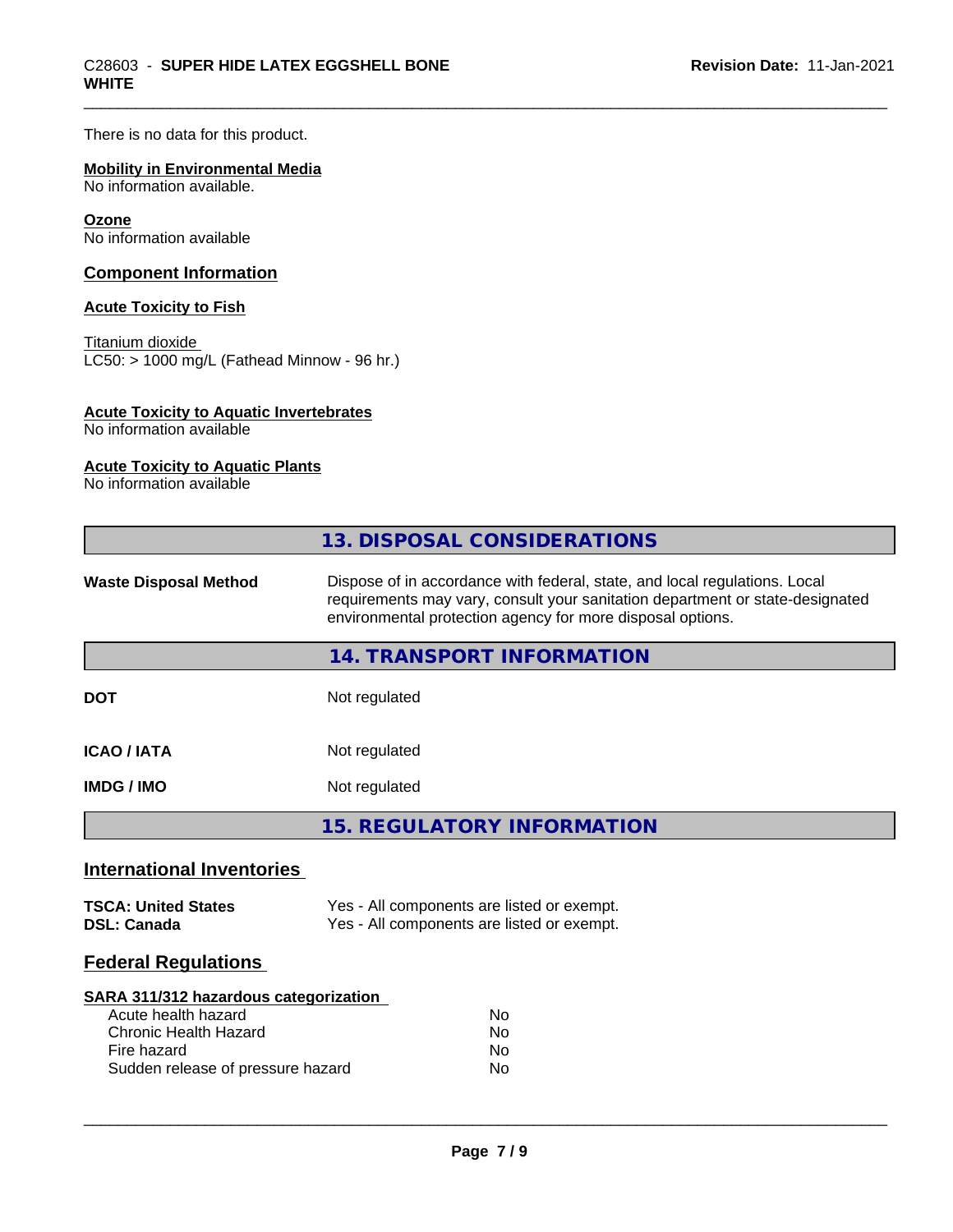Reactive Hazard No. No. 2014

#### **SARA 313**

Section 313 of Title III of the Superfund Amendments and Reauthorization Act of 1986 (SARA). This product contains a chemical or chemicals which are subject to the reporting requirements of the Act and Title 40 of the Code of Federal Regulations, Part 372:

*None*

#### **Clean Air Act,Section 112 Hazardous Air Pollutants (HAPs) (see 40 CFR 61)**

This product contains the following HAPs:

*None*

## **US State Regulations**

#### **California Proposition 65**

**WARNING:** Cancer and Reproductive Harm– www.P65warnings.ca.gov

#### **State Right-to-Know**

| <b>Chemical name</b> | <b>Massachusetts</b> | <b>New Jersey</b> | Pennsylvania |
|----------------------|----------------------|-------------------|--------------|
| Titanium dioxide     |                      |                   |              |
| _imestone            |                      |                   |              |
| Silica amorphous     |                      |                   |              |

**Legend**

X - Listed

## **16. OTHER INFORMATION**

**HMIS** - **Health:** 1 **Flammability:** 0 **Reactivity:** 0 **PPE:** -

 $\overline{\phantom{a}}$  ,  $\overline{\phantom{a}}$  ,  $\overline{\phantom{a}}$  ,  $\overline{\phantom{a}}$  ,  $\overline{\phantom{a}}$  ,  $\overline{\phantom{a}}$  ,  $\overline{\phantom{a}}$  ,  $\overline{\phantom{a}}$  ,  $\overline{\phantom{a}}$  ,  $\overline{\phantom{a}}$  ,  $\overline{\phantom{a}}$  ,  $\overline{\phantom{a}}$  ,  $\overline{\phantom{a}}$  ,  $\overline{\phantom{a}}$  ,  $\overline{\phantom{a}}$  ,  $\overline{\phantom{a}}$ 

#### **HMIS Legend**

- 0 Minimal Hazard
- 1 Slight Hazard
- 2 Moderate Hazard
- 3 Serious Hazard
- 4 Severe Hazard
- \* Chronic Hazard

X - Consult your supervisor or S.O.P. for "Special" handling instructions.

*Note: The PPE rating has intentionally been left blank. Choose appropriate PPE that will protect employees from the hazards the material will present under the actual normal conditions of use.*

*Caution: HMISÒ ratings are based on a 0-4 rating scale, with 0 representing minimal hazards or risks, and 4 representing significant hazards or risks. Although HMISÒ ratings are not required on MSDSs under 29 CFR 1910.1200, the preparer, has chosen to provide them. HMISÒ ratings are to be used only in conjunction with a fully implemented HMISÒ program by workers who have received appropriate HMISÒ training. HMISÒ is a registered trade and service mark of the NPCA. HMISÒ materials may be purchased exclusively from J. J. Keller (800) 327-6868.*